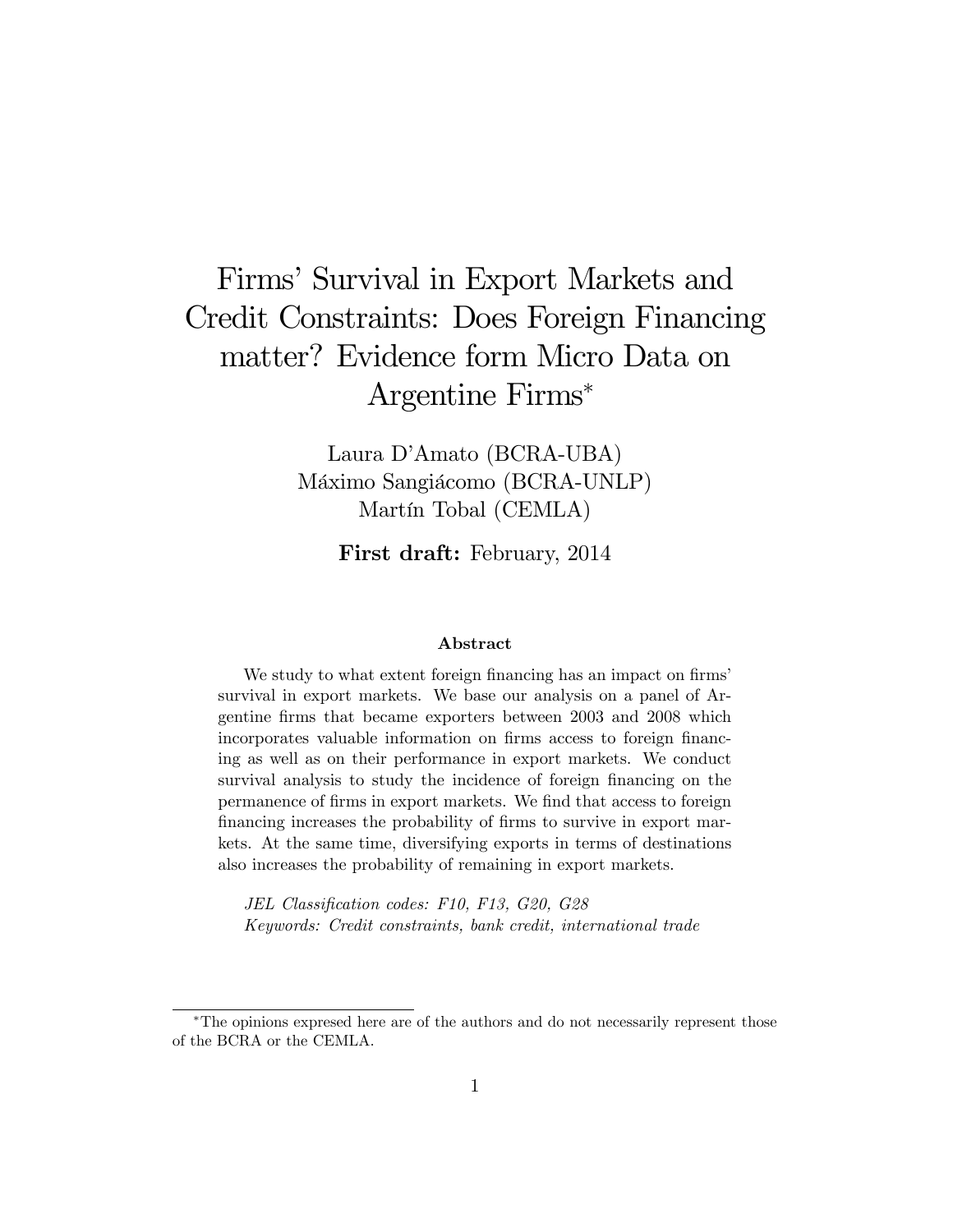# Contents

| 1 Introduction                                                           |  |
|--------------------------------------------------------------------------|--|
| 2 A first glance to exporters performance and international<br>financing |  |
| 3 Survival in export markets and foreign financing                       |  |
| 4 Conclusions                                                            |  |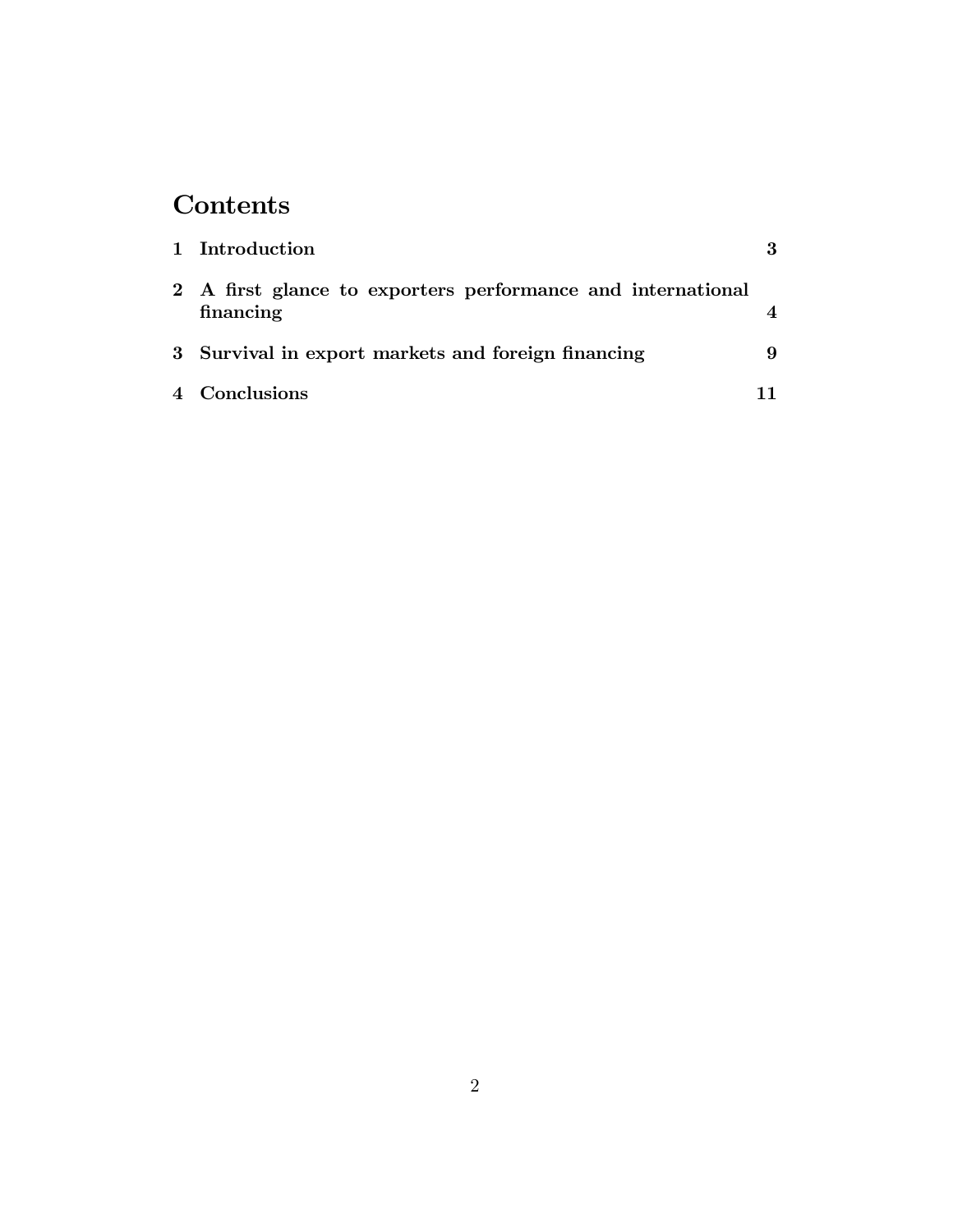#### 1 Introduction

The sharp contraction of trade that followed the dramatic tightening of credit conditions in international financial markets after the global financial crisis, made evident that international financing is undoubtedly important for trade.<sup>1</sup>At the same time, there is plenty of empirical evidence that the majority of export relationships are short lived  $-B$ esedes and Prusa  $(2006)$ ; Besedes and Blyde (2010) and Eaton et al. ((2011)- and more importantly, these relationships are even shorter in developing countries, so that raising survival rates in exports markets is central for boosting economic growth and development  $-Hausmann$  and Rodrik (2003) in these countries. Thus, assessing the importance of foreign financing for the firms survival in export markets can be informative for policy making.

We address this question at the micro level, making use of a unique database that provides us with detailed information on foreign debt of exporters in Argentina over the period 2003-2008.

The literature on firm survival initiated in the field of industrial organization. Although the importance of financial development for investment and economic growth has been documented by several empirical papers (see Levine 1003, Rajan and Singales, 1998), the inclusion of financial variables in equations modelling firms survival is quite recent. Fotopoulos and Louri (2000) was one of the Örst articles to employ Önancial information for 219 Greek manufacturing firms. A set of more recent papers look at global engagement as a way of shielding firms from financial constraints. Bridges and Guariglia (2008) claim that exporters have better access to internal and Önancial markets; they enjoy less bankruptcy risk; they are less dependent on the domestic demand and are expected to generate enough profits to pay the sunk costs associated with the exporting activity.

Like the industrial organization literature, international trade economists have recently emphasized the relevance of financial characteristics. These economists have traditionally recognized differences in factor endowments, market sizes and productivity levels across sectors and firms as the main sources of comparative advantage. A recent strand of literature has emphasized the importance of credit constraints for the performance of firms in export markets. Models developed by Chaney, 2005 and Manova, 2012 gave

<sup>&</sup>lt;sup>1</sup>See in this respect Amiti and Weinstein (2009), Eaton et al. (2011), Chor and Manova (2012) and Contessi and Nicola (2012), among others.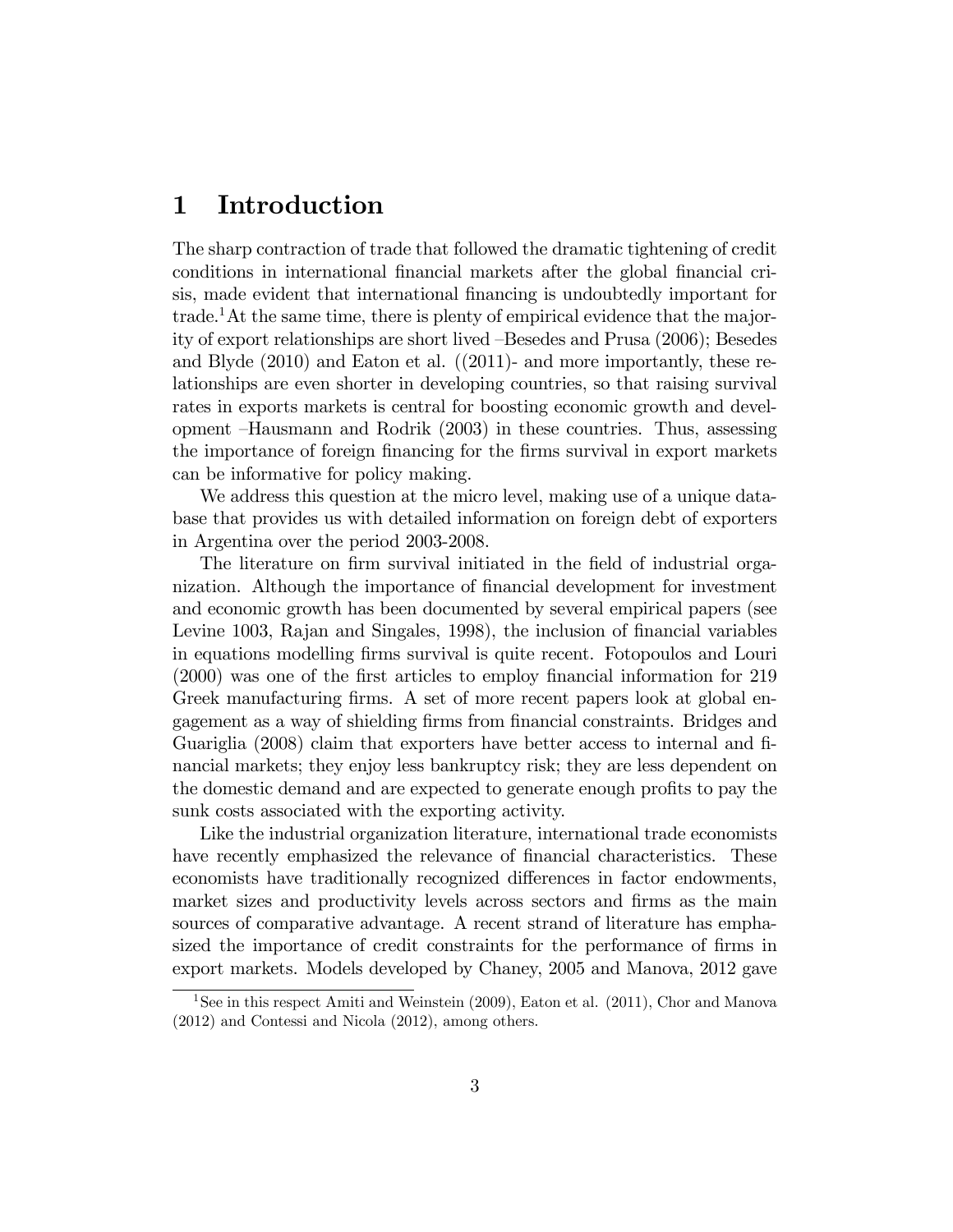theoretical support to this intuition, while papers by Muûls, 2008; Manova et al., 2011; Minetti and Zhu, 2011, among others, provided empirical evidence in this regard at the firm level.

Our paper aims at contributing to the understanding the link between Önancial development and the duration of trade relationships. To the best of our knowledge, this is the first study that incorporates information on firms foreign debt in an equation modelling survival in the exports markets.

The paper is organized as follows: In section 2 we conduct descriptive analysis, in section 3 we present some econometric results on firms' survival in export markets while section 4 concludes.

## 2 A first glance to exporters performance and international financing

Our data set comprises 7,773 manufacturing Örms that exported for at least one spell of two years between 2003 and 2008. That is, we exclude from the sample those firms that were just occasional exporters, not being able to export for at least two consecutive years. Firms are represented in the sample for their largest spell. For this sample of firms we have information on: (i) Export values by destination and product, (ii) Size, measured by the number of employees and (iii) Amount, origin and type of creditor.

Although our focus to study firms' survival is on starters, a first descriptive analysis for the complete sample is informative about the importance of foreign Önancing and its relationship with exporters survival, characteristics and performance A first glance to the data indicates that firms having access to foreign financing are able to stay longer in export markets (Table 1).

Table 1: Permanence in export markets

|                      | <b>Mean of</b><br><b>Spell</b> |
|----------------------|--------------------------------|
| Without foreign debt | 4.0                            |
| With foreign debt    | 5.1                            |

Given that our interest is on the permanence of firms in export markets and the fact we know that they are quite heterogeneous in this regard, we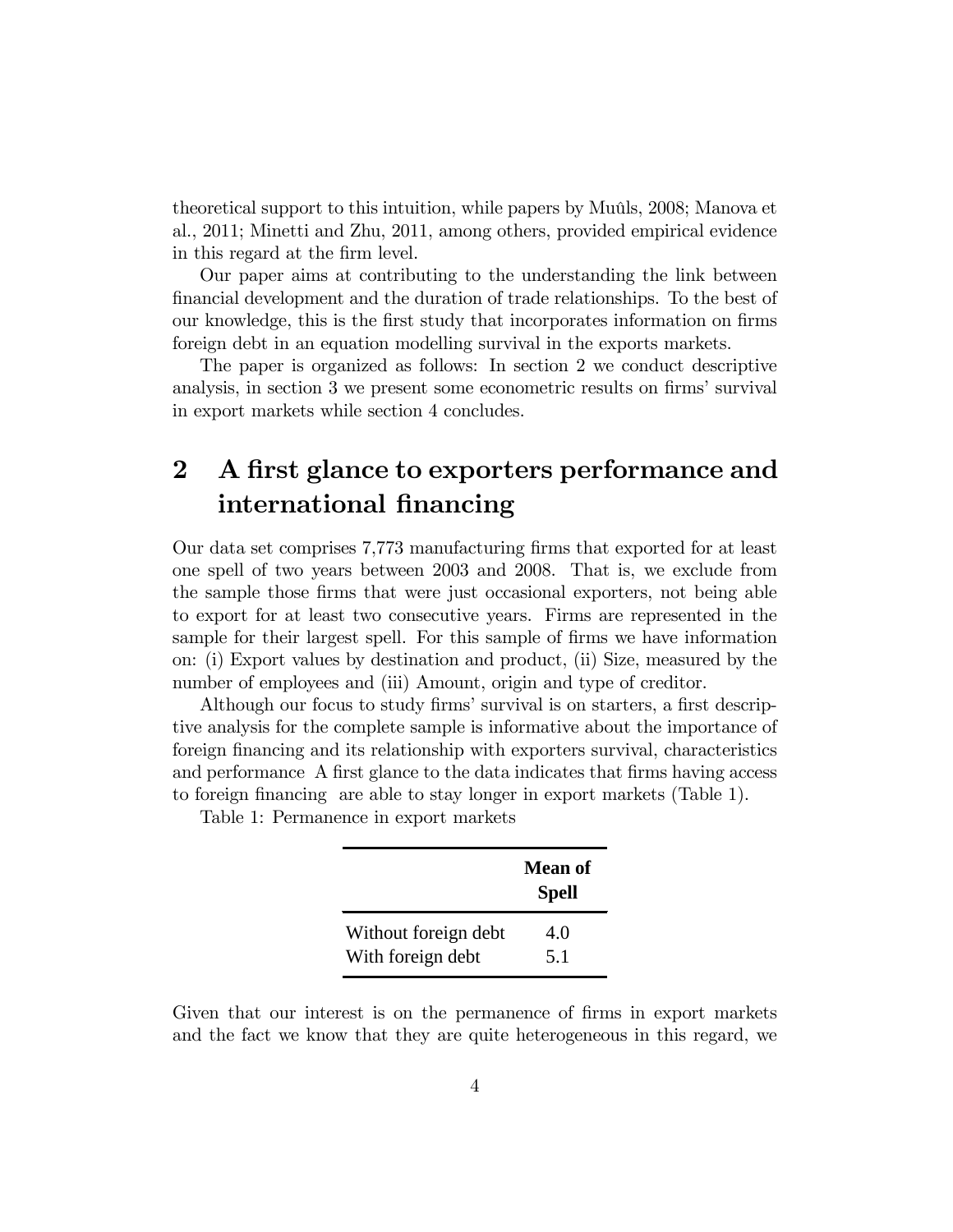split them into starters, sporadic and permanent exporters. We consider as starters those firms that began to export within the sample period, as sporadic exporters those firms that have exported at least for one spell of two years and as permanent exporters those that exported the six years of the sample. It can be seen from Table 2 that permanent exporters represent almost half of the firms in our sample, while  $34\%$  of the firms started to export within the sample period.

| Condition           | Number of<br>firms | $\frac{6}{10}$ |
|---------------------|--------------------|----------------|
| <b>Starters</b>     | 2,663              | 34.3           |
| Sporadic exporters  | 1,315              | 16.9           |
| Permanent exporters | 3,795              | 48.8           |
|                     | 7,773              |                |

Table 2. Sample composition.

How different are the three groups in terms of their access to foreign financing? We categorize a firm as having access to foreign financing if it received financing from abroad  $40\%$  of its exporting years. In Table 2 we see that permanent exporters are very different from the rest: almost  $70\%$ of them have access to foreign, while starters and sporadic exporters do not differ significantly: Only  $40\%$  of them get financing from abroad.

| <b>Condition</b>    | Without<br>foreign debt | <b>With foreign</b><br>debt |  |  |
|---------------------|-------------------------|-----------------------------|--|--|
| <b>Starters</b>     | 62.7                    | 37.3                        |  |  |
| Sporadic exporters  | 62.4                    | 37.6                        |  |  |
| Permanent exporters | 31.2                    | 68.8                        |  |  |

Table 3: Access to foreign financing

Our analysis could be subject to an endogeneiity issue, common in this literature, not easy to solve, because there is a strong presumption that those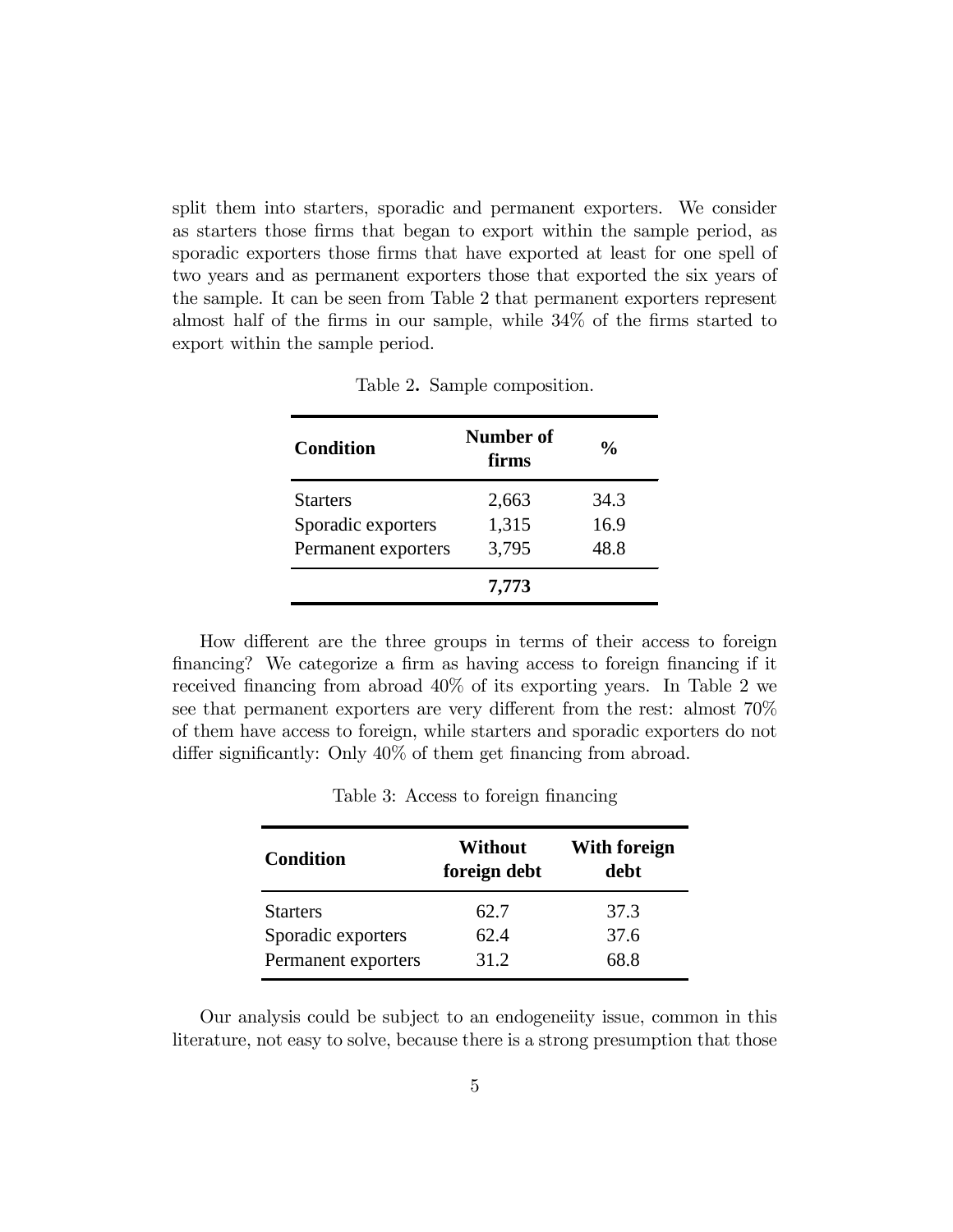that Örms are able to remain quite permanently in export markets are the most productive, what probably allows them to diversify in markets and products thus helping them to survive to the occurrence of different kind of shocks to export markets, and eventually, to get access to financing. In this regard, firms' size can be used as a proxy, although imperfect, of productivity. The Ögures in Table 4, in which we split Örms with the same criterion and show their mean size, confirms: Firstly, a positive relationship between access to financing and firms' size, measured by the number of employees and secondly, that permanent exporters are on average larger firms compared to starters and sporadic exporters.

| <b>Condition</b>    | Without<br>foreign debt | <b>With foreign</b><br>debt |
|---------------------|-------------------------|-----------------------------|
| <b>Starters</b>     | 21.8                    | 45.1                        |
| Sporadic exporters  | 25.4                    | 70.5                        |
| Permanent exporters | 38.7                    | 148.5                       |

Table 4: Mean of Employees

In Table 5 we look at the diversification of exports in terms of destination, using a Herfindahl-Hirschman index of exports destinations (HHI) and see that exporters with access to foreign financing are more diversified in terms of destinations and again, permanent exporters are much more diversified than firms that are either starters or sporadic exporters.

| Table 5: Mean Herfindahl-Hirschman Index of exports destinations |  |  |  |
|------------------------------------------------------------------|--|--|--|
|------------------------------------------------------------------|--|--|--|

| <b>Condition</b>                      | Without        | With<br>foreign debt foreign debt |
|---------------------------------------|----------------|-----------------------------------|
| <b>Starters</b><br>Sporadic exporters | 0.835<br>0.858 | 0.746<br>0.732                    |
| Permanent exporters                   | 0.663          | 0.507                             |

We follow in more detail how diversification of destinations changes throughout the exporting years in Table 6. It can be seen from there that the HHI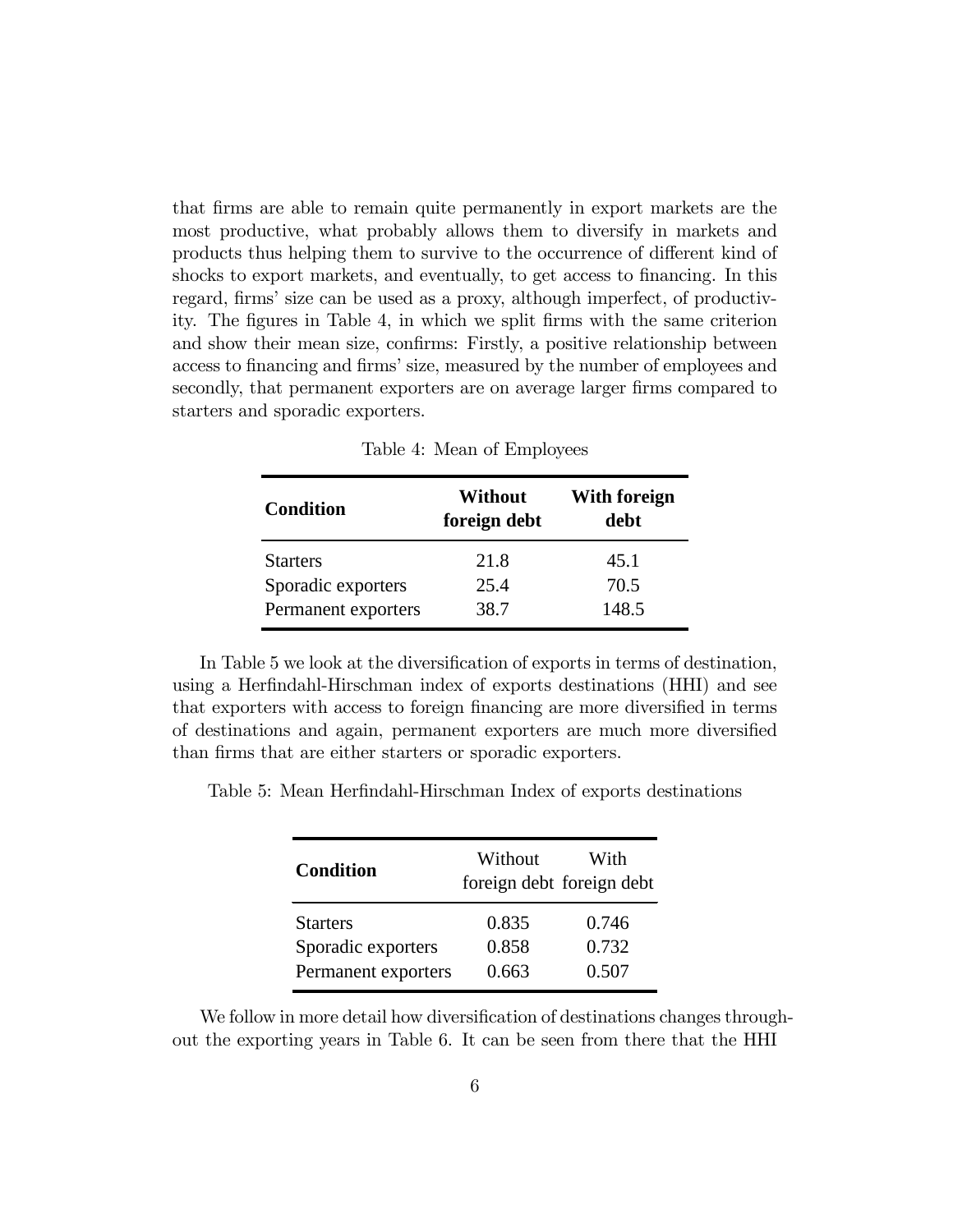does not change significantly for permanent and sporadic exporters, while on the contrary, it decreases notably for those starters that have access to foreign financing. This finding suggests that foreign financing could matter for firms' to widen their destinations, and eventually, for their survival.

|                      | <b>Starters</b> |         | <b>Sporadic exporters</b> |         | <b>Permanent exporters</b> |         |  |
|----------------------|-----------------|---------|---------------------------|---------|----------------------------|---------|--|
| Year of<br>exporting | Without FD      | With FD | Without FD                | With FD | Without FD                 | With FD |  |
|                      | 0.889           | 0.827   | 0.854                     | 0.729   | 0.713                      | 0.546   |  |
| $\overline{2}$       | 0.838           | 0.758   | 0.863                     | 0.719   | 0.686                      | 0.521   |  |
| 3                    | 0.798           | 0.694   | 0.857                     | 0.715   | 0.650                      | 0.501   |  |
| $\overline{4}$       | 0.769           | 0.665   | 0.858                     | 0.751   | 0.643                      | 0.491   |  |
| 5                    | 0.768           | 0.658   | 0.864                     | 0.799   | 0.641                      | 0.487   |  |
| 6                    |                 |         |                           |         | 0.643                      | 0.495   |  |

Table 6: Herfindahl-Hirschman Index of exports destination by year of exporting

To study in more detail the differences in performance across firms depending on their access to foreign Önancing and condition, we calculated weighted mean values for distance a gravity models' variable, which can be considered as a proxy of trade costs.<sup>2</sup> Thus, being able to export on average to distant markets is in our context a signal of good export performance. We calculated mean distances as weighted averages, with weights based on export values. From Table 7 we see that access to foreign financing positively relates with mean distances export destinations.

Table 7: Mean weighted distance of export destinations

<sup>&</sup>lt;sup>2</sup>Briefly speaking, the name "gravity" comes Newton's law of gravity: exports are directly proportional to the exporting and importing countries' economic "mass", measured by their GDP, and inversely proportional to the distance between them. Thus, these models predict that we expect larger country pairs to trade more, and countries that are further apart to trade less, mainly because transport costs between them are higher. See in this respect Leamer and Levinsohn (1995), Anderson and Van Wincoop (2003) and Shepard (2013).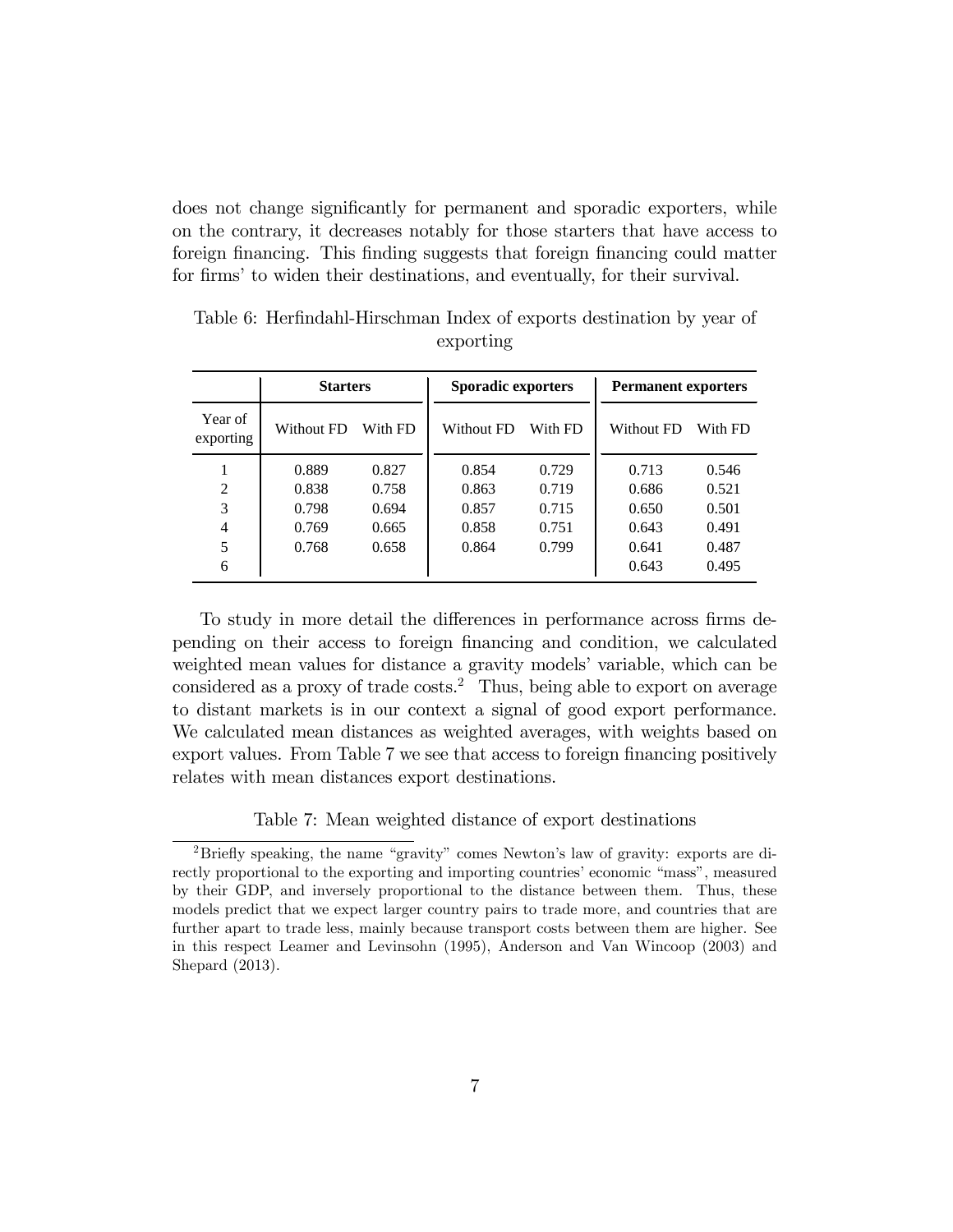| <b>Condition</b>    | <b>Without</b><br>foreign debt | With foreign<br>debt |
|---------------------|--------------------------------|----------------------|
| <b>Starters</b>     | 3,549.9                        | 4,040.0              |
| Sporadic exporters  | 4,183.1                        | 4,323.7              |
| Permanent exporters | 3,605.4                        | 3,951.7              |

Putting our focus on starters we see in Table 8 that the majority of them do not have initial financing and only a small percentage of these  $(24.2\%)$  are able to get it within the sample period. The figures in Table 9 indicate that the majority of the firms that get access to financing do it in their earlier years of the exporting experience.

Table 8:Starters by initial foreign financing condition

| <b>Starters</b>                                                     | Number of<br>firms | $\frac{6}{9}$ |
|---------------------------------------------------------------------|--------------------|---------------|
| With initial foreign financing<br>Without initial foreign financing | 761<br>1,902       | 28.6<br>71.4  |
| Of which: got financing onwards                                     | 461                | 24.2          |

Table 9: Year obtaining foreign financing

| Year in which the<br>firm got foreign<br>financing | $\frac{6}{9}$ |
|----------------------------------------------------|---------------|
| 2                                                  | 55.1          |
| 3                                                  | 29.0          |
|                                                    | 10.5          |
| ς                                                  | 54            |
|                                                    |               |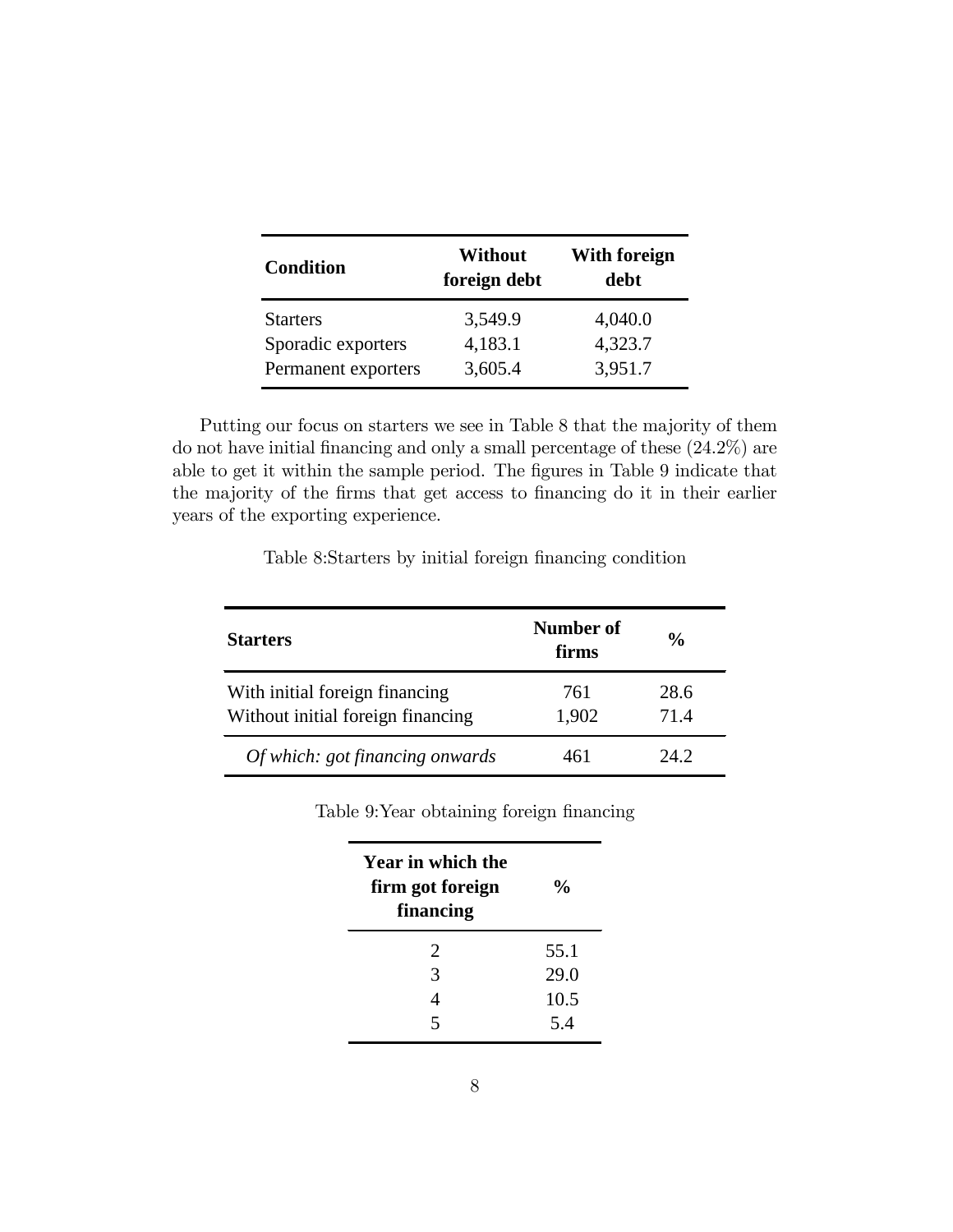## 3 Survival in export markets and foreign financing

To study the survival of Örms in export markets we concentrate on Örms that started to export within the sample period, in order to avoid the left censoring problem. This leaves us with a set of 2,663 firms, represented in the sample by their longer spell.

We first characterize the patterns in duration depending on firms having or not access to foreign Önancing. In Figure 1 we present estimates of the Kaplan-Meier survival function for the two groups of starters in our sample. Firms' survival in export markets increases with their access to foreign finance (the survival function is higher for Örms with access to Önancing). Note also the differences in dynamics: notably, the probability of survival of a firm without access to foreign finance decreases more rapidly than that of firms in the other group.





Second, we proceed with the multivariate analysis to provide some preliminary evidence on the incidence of access to foreign financing on firms' probability of survival in export markets, controlling for firms size as a proxy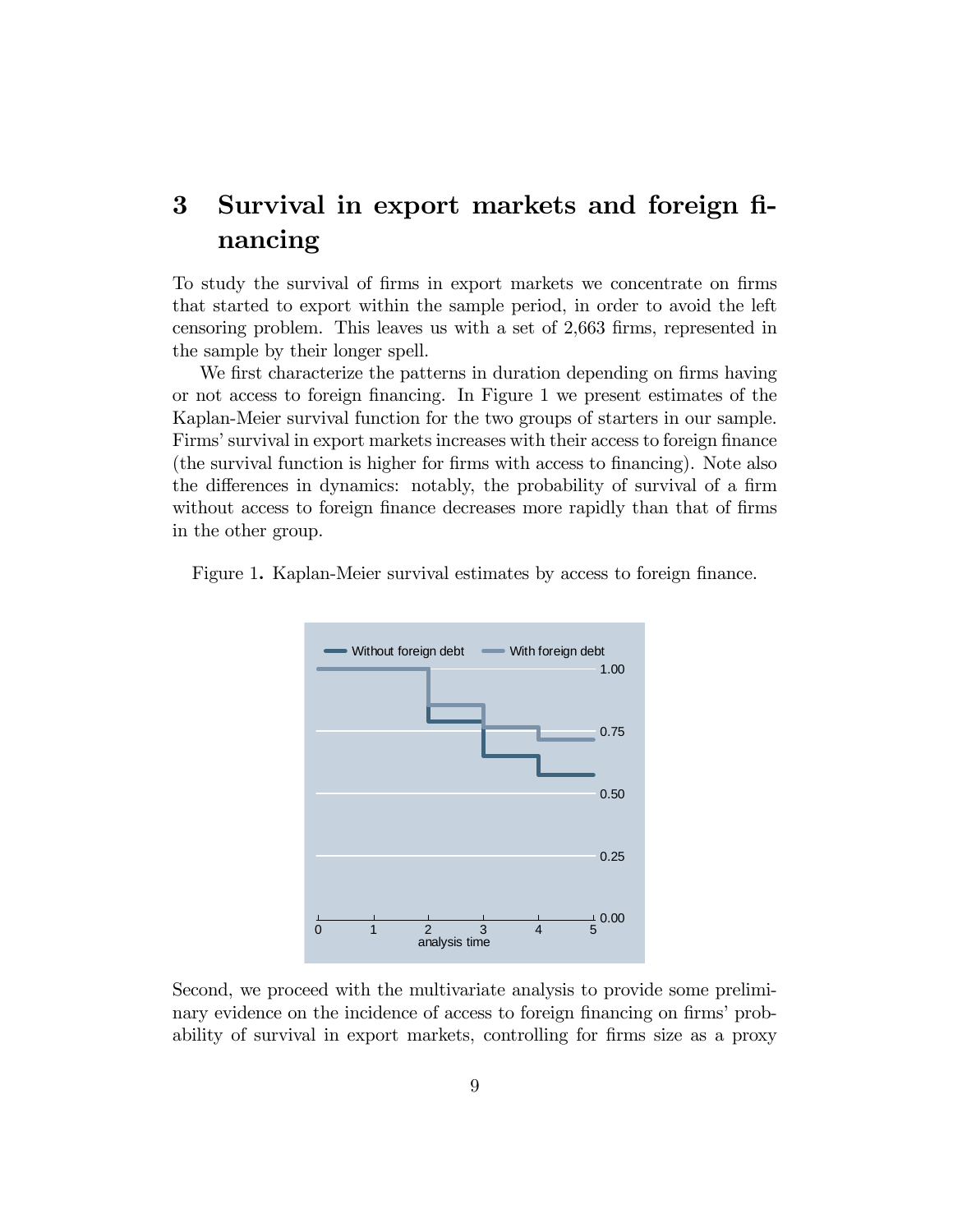of firms' productivity, what helps us not to solve, but at least alleviate the endogeneiity problem we face. We also include indicators of exporters' performance that are supposed to be relevant for their permanence in international markets: as their ability to diversify their exports' destinations or to reach more quality demanding markets.

We estimate a Cox  $(1972)$  proportional hazard model in which the baseline hazard function is multiplicatively shifted by the covariates. According to it:

$$
h(t/\mathbf{x}_j) = h_0(t) \exp(\mathbf{x}_j \boldsymbol{\beta}_x)
$$

Were  $h_0$  is the baseline hazard,  $\mathbf{x}_j$ , a vector of covariates and  $\boldsymbol{\beta}_x$  a vector of coefficients to be estimated from the data. The model does no make any assumption on the shape of the hazard over time.

We include as covariates: A dummy variable that takes the value of 1 if the firm receives foreign financing and zero otherwise, firm's size, measured by their mean value of employees, the HHI index as a measure of concentration of exports destinations, a dummy variable that takes the value of 1 if the firm exports to developed countries and a dummy of contiguity that takes the value of 1 if the Örm mostly exports to contiguous countries. All regressions also include industry dummies variables.

From Table 11 we see that access to foreign financing significantly decreases the hazard rate (at the  $1\%$  level in equations 2 to 4). Once we introduce the HHI index and the dummies controlling for developed and contiguous countries as main destination its significance is reduced. Consistently with what we found in our descriptive analysis in Section 2 and the evidence in the literature, being a large firm decreases the probability of exit from export markets. Quite surprisingly firm's size becomes insignificant once indicators of exporters' performance are considered. We also find that exporting to developed countries significantly decreases the probability of Örmsísurvival. Although this results could appear as counter-intuitive, it can also be interpreted as an indication that the permanence in developed countries is a difficult task for firms, particularly if firms are starters. In the case of Argentina the geographical distance with respect to developed economies, makes it more difficult for exporters to reach these destinations. Finally, being less diversified in terms of export destinations significantly decreases the probability of remaining in export markets.

Although very preliminary, our results suggest that the access to international markets financing plays a role in explaining the permanence of firms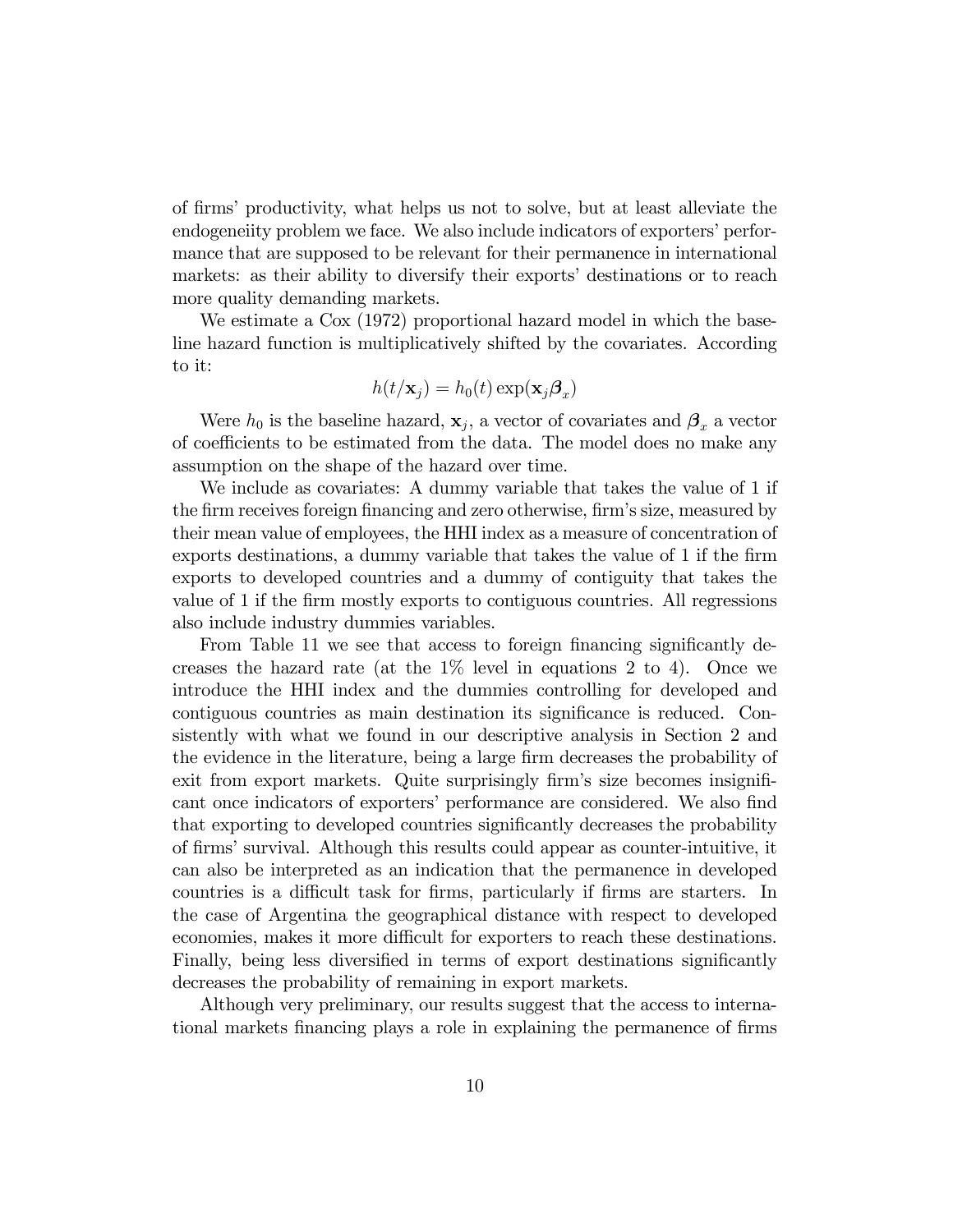in export markets.

| <b>Explanatory Variables</b>       | (1)           | (2)          | (3)          | (4)          | (5)        | (6)        | (7)         |
|------------------------------------|---------------|--------------|--------------|--------------|------------|------------|-------------|
| Employees (mean)                   | $-0.00265***$ | $-0.00193**$ | $-0.00179**$ | $-0.00184**$ | $-0.00117$ | $-0.00106$ | $-0.00116$  |
|                                    | [0.000868]    | [0.000855]   | [0.000849]   | [0.000832]   | [0.000820] | [0.000813] | [0.000803]  |
| Dummy foreign financing            |               | $-0.348***$  | $-0.358***$  | $-0.351***$  | $-0.144*$  | $-0.153*$  | $-0.157*$   |
|                                    |               | [0.0804]     | [0.0805]     | [0.0805]     | [0.0813]   | [0.0813]   | [0.0813]    |
| Dummy export to developed country  |               |              | $0.313***$   |              |            | $0.339***$ |             |
|                                    |               |              | [0.0933]     |              |            | [0.0922]   |             |
| Dummy export to contiguous country |               |              |              | $-0.498***$  |            |            | $-0.420***$ |
|                                    |               |              |              | [0.0784]     |            |            | [0.0778]    |
| HHI exports (mean)                 |               |              |              |              | $3.502***$ | $3.521***$ | $3.435***$  |
|                                    |               |              |              |              | [0.267]    | [0.267]    | [0.267]     |
| <b>Observations</b>                | 2,505         | 2,505        | 2,505        | 2,505        | 2,505      | 2,505      | 2,505       |

**Table 11.** Cox model estimation results: Hazard rates.

\*\*\* Significant at 1%, \*\* at 5%, \* at 10%.

Standard errors in brackets.

#### Conclusions  $\overline{\mathbf{4}}$

In this paper we study the importance of access to international markets financing for exporters' survival Focusing on a set of firms that started to export between 2003 and 2009 in Argentina, for which we have valuable information on export values and destinations as wel as size and access to foreign financing, we conduct survival analysis to asses the importance of foreign financing in explaining their survival as exporters. We find that access to financing contributes to the permanence of firms in export markets, as well as diversification in terms of export destination. We also find that exporting to markets that are quality demanding is a difficult task for starters in the exporting activity.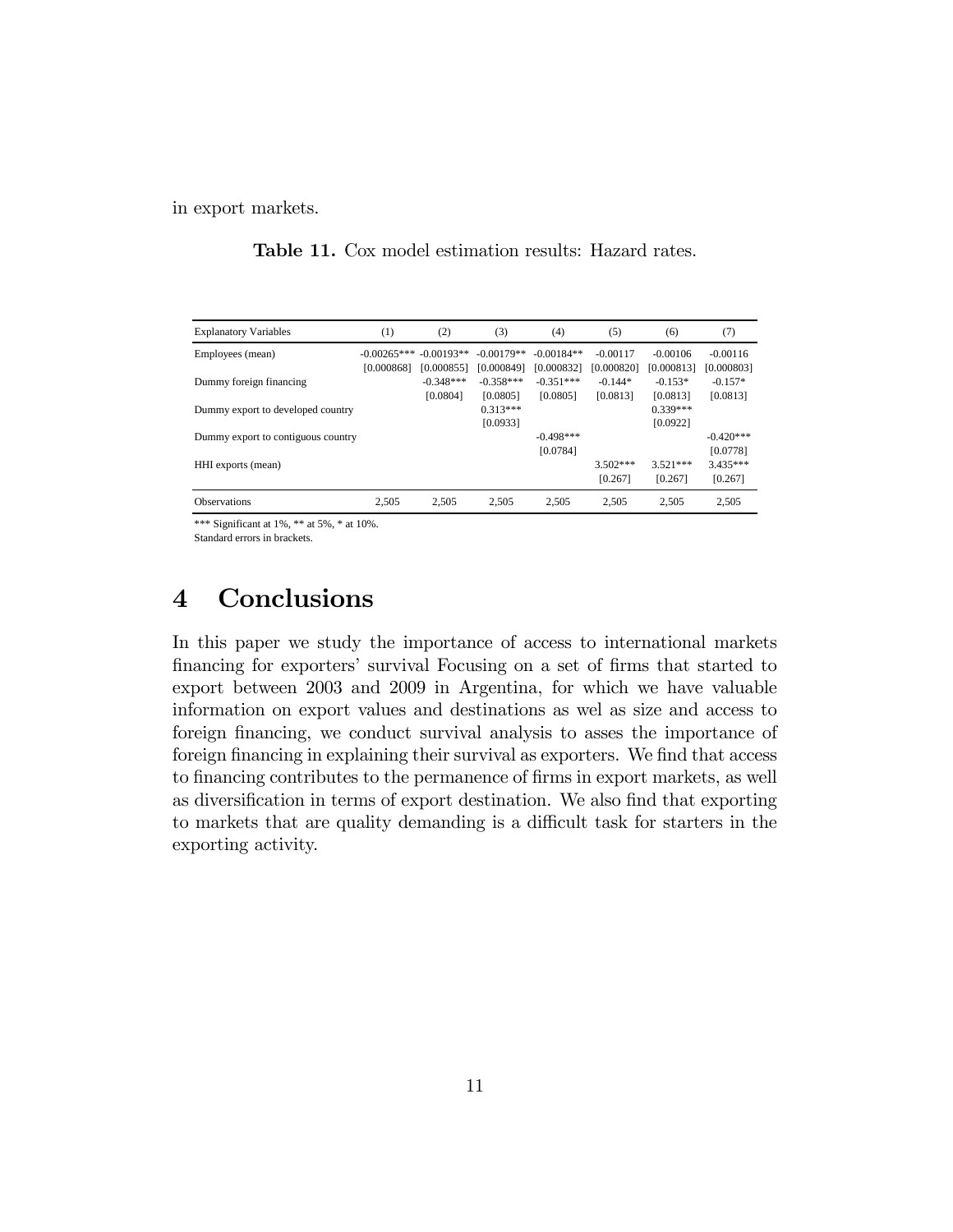### References

- [1] Amiti A. and D. Wenstein (2009), "Exports and Financial Shocks." NBER WP  $N^{\circ}$  15556.
- [2] Bernard A., J. Eaton, J. Jensen and S. Kortum (2003), "Plants and productivity in international trade." American Economic Review, vol 93.
- [3] Besedes, T. and J. Blyde (2010), "What drives export survival: An analysis of ex'port duration in Latina America.", mimeo.
- [4] Besedes, T. and T. Prusa (2006), "Ins. Outs and the Duration of Trade.", Canadian Journal of Economics, Vol 30,  $N^{\circ}1$ .
- [5] Bridges, S and A. Guariglia (2008), "Financial Constraints, Global Engagement, and Firm Survival in the United Kingdom." Scottish Journal of Political Economy, Vol 55,  $N^{\circ}4$ , September.
- [6] Campa, J. and M. Shaver (2002), "Exporting and capital investment: On the strategic behavior of exporters." IESE Business School Discussion Paper N 469, University of Navarra.
- [7] Castagnino T., L D'Amato and M. Sangiácomo (2013) "How do firms in Argentina get financing to export?" Working Paper  $N^{\circ}$  58, BCRA.
- [8] Chaney T. (2005). "Liquidity Constrained Exporters." Mimeo, University of Chicago.
- [9] Chor D. and K. Manova (2012), "Off the Cliff and the Back? Credit Conditions and International Trade during the Global Financial Crisis." Journal of International Economics,
- [10] Cleves M., R. Gutierrez, W. Gould and Yulia Marchenko (2010), "An Introduction to Survival Analysis Using Stata."
- [11] Greenaway D., A. Guariglia and R. Kneller (2007), "Financial factors" and exporting decisions." Journal of International Economics 73.
- [12] Helpman, E., M. Meliz and S. Yeaple (2004), "Exports versus FDI." American Economic Review, vol. 64.